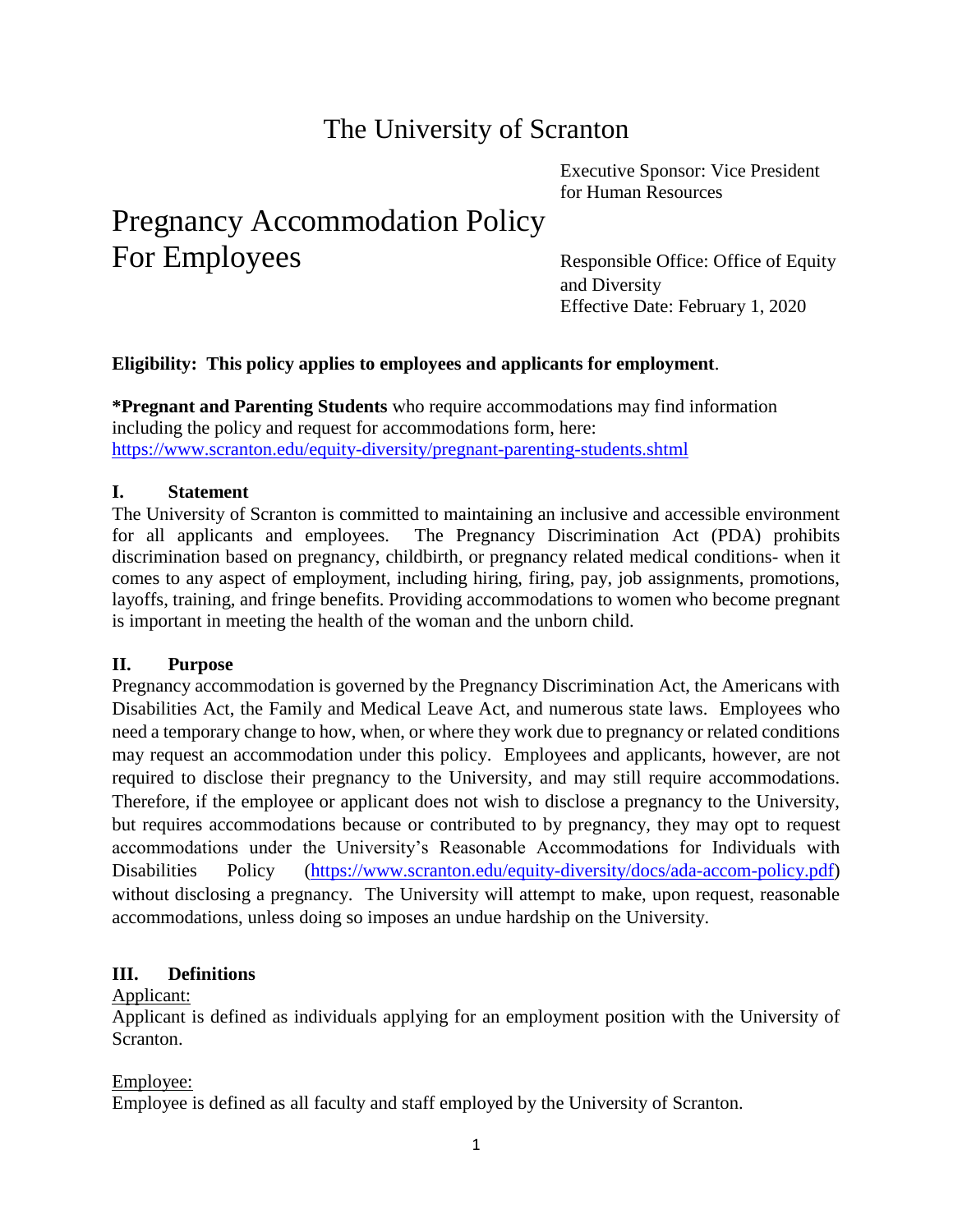## Interactive Process:

The interactive process is the ongoing process by which the University, through the Office of Equity and Diversity, and the employee engage in a dialogue to determine what, if any, accommodations may be implemented to allow the employee to perform their job duties for the University. The process may require the employee to provide information from a treating doctor.

## OED:

OED means the Office of Equity and Diversity.

#### Pregnancy Discrimination:

Pregnancy Discrimination occurs when expectant women are terminated, not hired or otherwise treated differently by the employer because of a pregnancy. The University treats expectant mothers in the same way as it treats any other temporarily disabled employee.

#### Pregnancy Harassment**:**

Pregnancy Harassment means the creation of a hostile or intimidating environment in which conduct, because of its severity, pervasive and/or persistence, is likely to create an adverse employment action. Pregnancy Harassment can be uninvited or unwelcome verbal, written, visual or physical conduct based on pregnancy when such conduct:

- a. Has the purpose or effect of unreasonably interfering with an individual's work performance;
- b. Creates or has the intention of creating an intimidating, hostile, or offensive working environment; or
- c. Interferes with or limits one's ability to participate in or benefit from employment.

#### **IV. Requesting Accommodations**

Students: Students seeking accommodations should contact the Center for Teaching and Learning (CTLE):<https://www.scranton.edu/academics/ctle/disabilities/index.shtml>

Employees: Employees seeking accommodations under this policy should contact the Office of Equity and Diversity (OED) and/or follow the procedures set forth below. <https://www.scranton.edu/equity-diversity/>

#### **V. Procedure for Employees and Applicants Requesting Pregnancy Accommodations:**

Employees and applicants must complete the Pregnancy Accommodation Request Form [\(https://www.scranton.edu/equity-diversity/docs/employee-pregnancy-accom-form.docx\)](https://www.scranton.edu/equity-diversity/docs/employee-pregnancy-accom-form.docx)**,** and return the completed form to OED to start the interactive process. If an accommodation request is received via email, telephone or third party, OED will contact the individual to request a completed the Accommodation Request Form.

The form requests information related to the accommodation needs, including an explanation from the employee/applicant as to any physical limitations or risks, or a description of the difficulties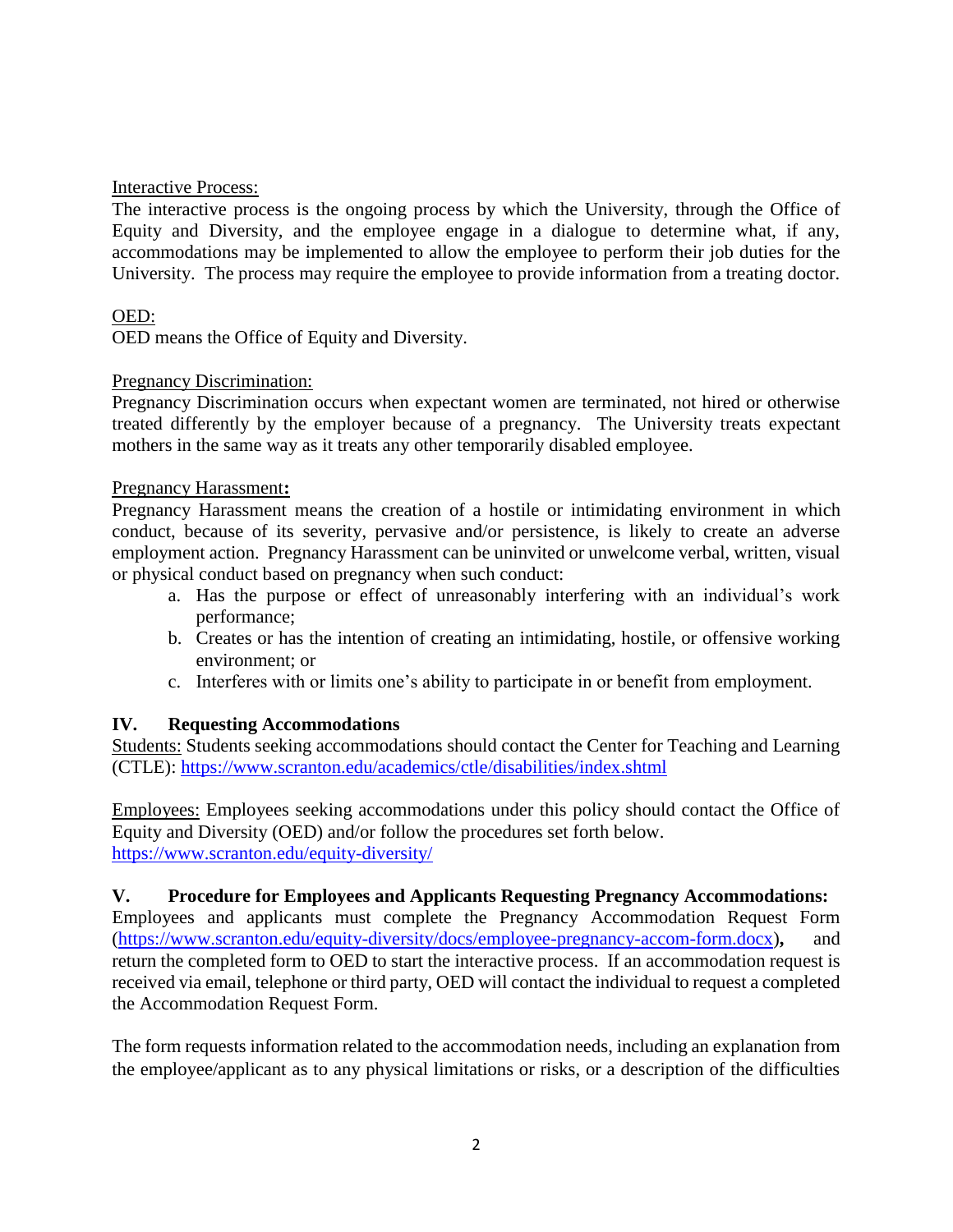related to the job, and a description of the accommodation requested. A request should also include expected start date and the duration of the accommodations.

## Interactive Process:

Once OED receives the completed form, the OED Executive or Assistant Director will engage the employee/applicant and, if necessary, the employee's supervisor, or academic dean, or designee, in an interactive process to determine what accommodations, if any, are appropriate.

The University will determine on a case-by-case basis whether a requested accommodation is reasonable, or whether it creates an undue hardship after considering the nature of the accommodations and the business needs of the University. No specific accommodation is guaranteed. Accommodations will be tailored to match the needs of the requestor. Whenever possible, employees should make the request at least 15 business days in advance.

OED may require a requestor to submit additional documentation only if necessary to assist in the interactive process. Documentation requests may vary depending on the nature of the requested accommodation.

The employee/applicant will be notified whether an accommodation is approved, denied, or partially approved. Approved accommodations will be implemented as quickly as possible. If the request is denied, the employee or applicant will be given an explanation of the denial. If an alternative accommodation is approved, the employee or applicant will be notified. If the requestor disagrees with the determination, an appeal may be filed with the Vice President for Human Resources.

An employee who fails or refuses to participate in the interactive process or providing additional information necessary, if requested, may be denied an accommodation.

## Accommodation Plan:

If an accommodation is granted, the employee will be provided with an accommodation plan. The plan may be shared with the employee's supervisor.

## **VI. Supervisor's Obligations:**

Supervisory employees of the University are required to refer employees needing an accommodation to OED within three business days of the request, or as soon as reasonably possible, for processing in accordance with this policy.\*\* OED will work directly with the employee, and consult with the supervisor(s), faculty dean and/or department chair, as necessary, to determine an appropriate accommodation.

During the interactive process, a Department supervisor must work with OED to provide a suggestion for an alternative accommodation if called upon by OED.

Office of Equity and Diversity University of Scranton Institute of Molecular Biology and Medicine Suite 100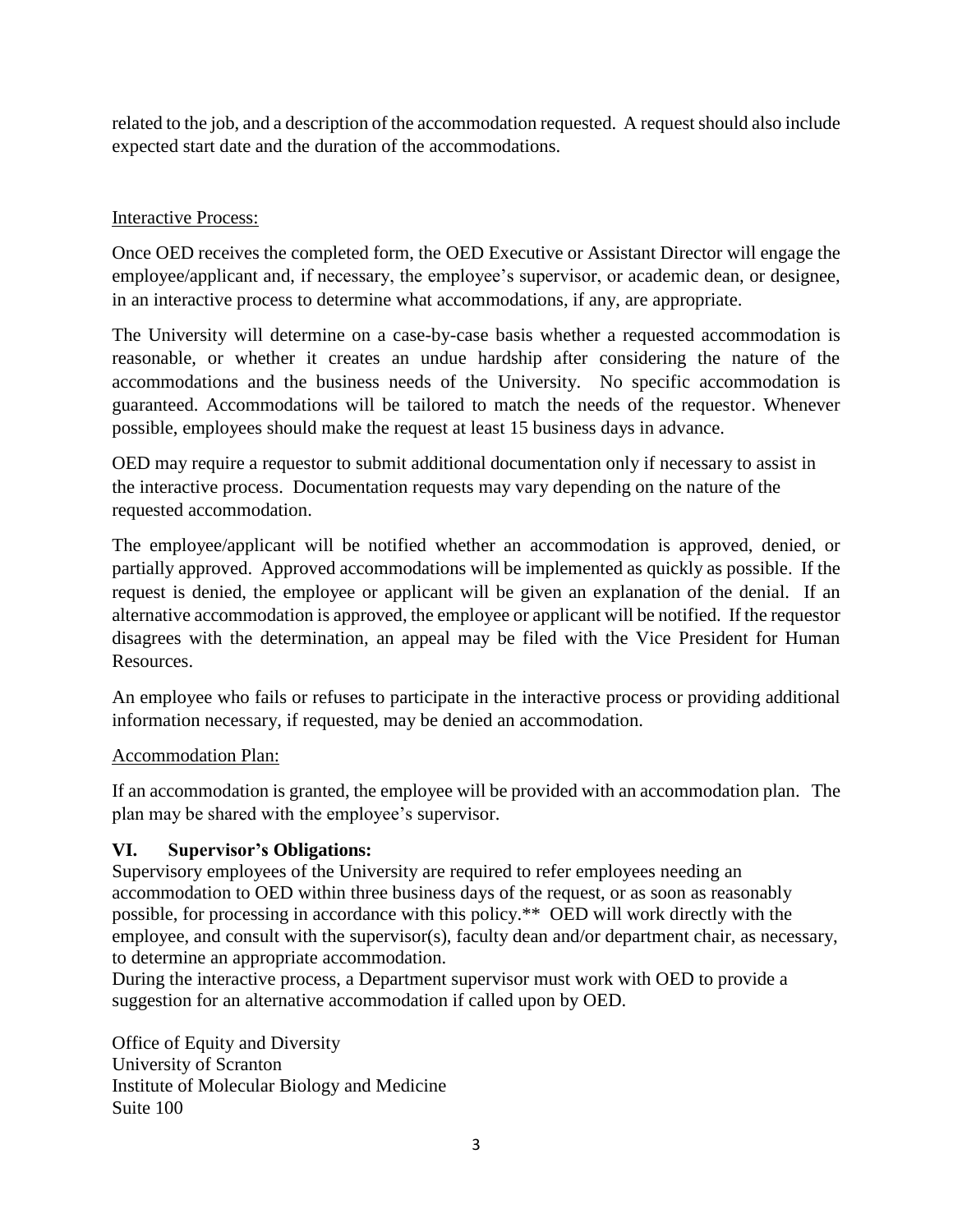Phone: (570)941-6645 [elizabeth.garcia2@scranton.edu](mailto:elizabeth.garcia2@scranton.edu)

\*\*This policy is not intended to conflict with the Faculty Absence Policy. If there is a conflict between this policy and the Faculty Absence Policy, the Faculty Absence Policy shall prevail.

### **VII. Lactation Rooms:**

There is one permanent lactation/nursing room available at the University, located in the Loyola Science Center. For information on how to access the room, please visit: <https://www.scranton.edu/hr/benefits/mothers-room.shtml>

Non-permanent lactation/nursing rooms may be made available in other locations throughout the campus. Employees are encouraged to contact Human Resources or the Office of Equity and Diversity for more information.

### **VIII. Forms of Pregnancy Accommodations:**

As noted above, each request will be considered on a case-by-case basis. Some common accommodations include, but are not limited to, the following:

**Schedule change.** Schedule changes may include changing arrival and departure times, days worked, breaks or number of breaks. Once the need for accommodation ends, employees will return to their original schedule.

**Reduced hours**. Reduced hours may be provided, but pay and fringe benefits may be affected. Once the need for accommodation ends, employees will return to their original schedule.

**Modified Duty**. Modified duty is easier or less hazardous work. It may include remaining in a current position and being excused from performing more strenuous or hazardous duties, or being temporarily re-assigned to another position that has less strenuous or hazardous duties. Reassignment is possible only when a modified duty position is open, and only if you have the necessary skills, credentials, and experience to perform the duties of the position. Once the need for accommodation ends, employees are returned to their original position or duties.

Leave. A leave of absence may be a reasonable accommodation. Employees are not required to take leave if they are able to continue performing the essential functions of their job with or without a reasonable accommodation. Pregnancy-related leave will be governed by the University's policies for sick leave, family and medical leave, disability leave, short-term disability leave, personal leave of absence, etc. Once the need for leave ends, employees return to their original position or an equivalent position in accordance with the policy or policies that governed the leave.

**Physical Environment:** Equipment to support an employee/applicant's physical environment, such as accessible chairs, desks and other equipment may be available. Once the need for the accommodation ends, the equipment is to be returned to the Office of OED.

**Parking:** Temporary parking considerations.